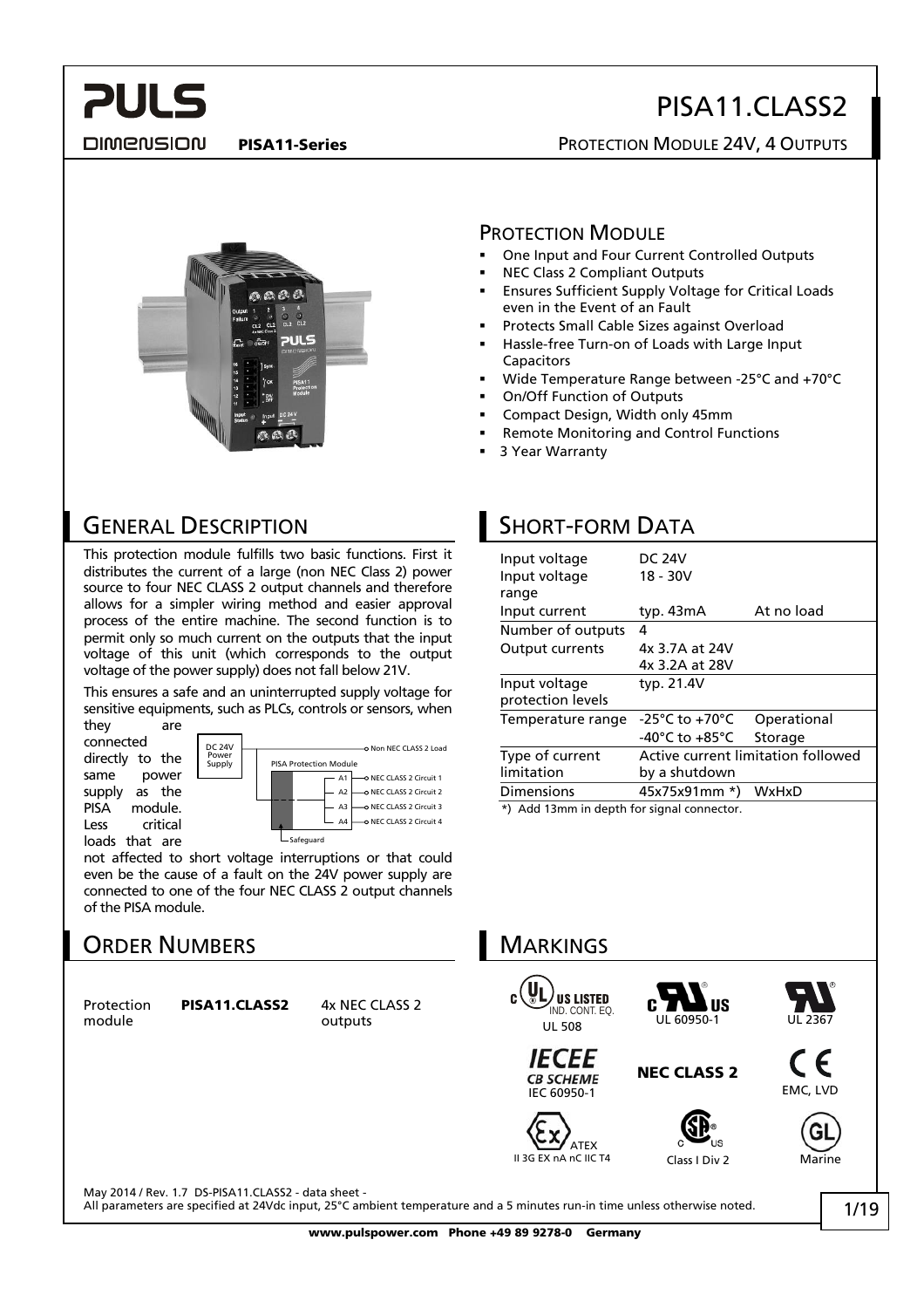**DIMENSION** 

## PISA11.CLASS2

PISA11-Series **PISA11-Series** PROTECTION MODULE 24V, 4 OUTPUTS

### INDEX

|    |                                                 | Page |                                                | Page |
|----|-------------------------------------------------|------|------------------------------------------------|------|
|    |                                                 |      |                                                |      |
|    |                                                 |      | 15. Front Side and User Elements 12            |      |
| 3. |                                                 |      |                                                |      |
|    |                                                 |      |                                                |      |
|    |                                                 |      |                                                |      |
|    | 6. Current Limitation and Shutdown Behavior6    |      |                                                |      |
|    | 7. Connecting Capacitive Loads to the Outputs 8 |      |                                                |      |
|    |                                                 |      |                                                |      |
|    |                                                 |      | 22. Read-out of the Software Revision Level 18 |      |
|    | 10. Synchronization of Multiple PISA Modules 9  |      | 23. Physical Dimensions and Weight 19          |      |
|    |                                                 |      |                                                |      |
|    |                                                 |      | 24.1. ZM3. WALL Wall Mounting Bracket 19       |      |
|    |                                                 |      |                                                |      |

| 15. Front Side and User Elements 12            |  |
|------------------------------------------------|--|
|                                                |  |
|                                                |  |
|                                                |  |
|                                                |  |
|                                                |  |
|                                                |  |
| 22. Read-out of the Software Revision Level 18 |  |
| 23. Physical Dimensions and Weight 19          |  |
|                                                |  |
| 24.1. ZM3. WALL Wall Mounting Bracket19        |  |
|                                                |  |

The information presented in this document is believed to be accurate and reliable and may change without notice. The housing is patent by PULS (US patent No US D442,923S).

No part of this document may be reproduced or utilized in any form without permission in writing from the publisher (PULS GmbH). This also applies to all kinds of electronic publishing.

### TERMINOLOGY AND ABREVIATIONS

| <b>DC 24V</b> | A figure displayed with the AC or DC before the value represents a nominal voltage with<br>standard tolerances (usually ±15%) included. |
|---------------|-----------------------------------------------------------------------------------------------------------------------------------------|
|               | E.g.: DC 12V describes a 12V battery disregarding whether it is full (13.7V) or flat (10V)                                              |
| 24Vdc         | A figure with the unit (Vdc) at the end is a momentary figure without any additional<br>tolerances included.                            |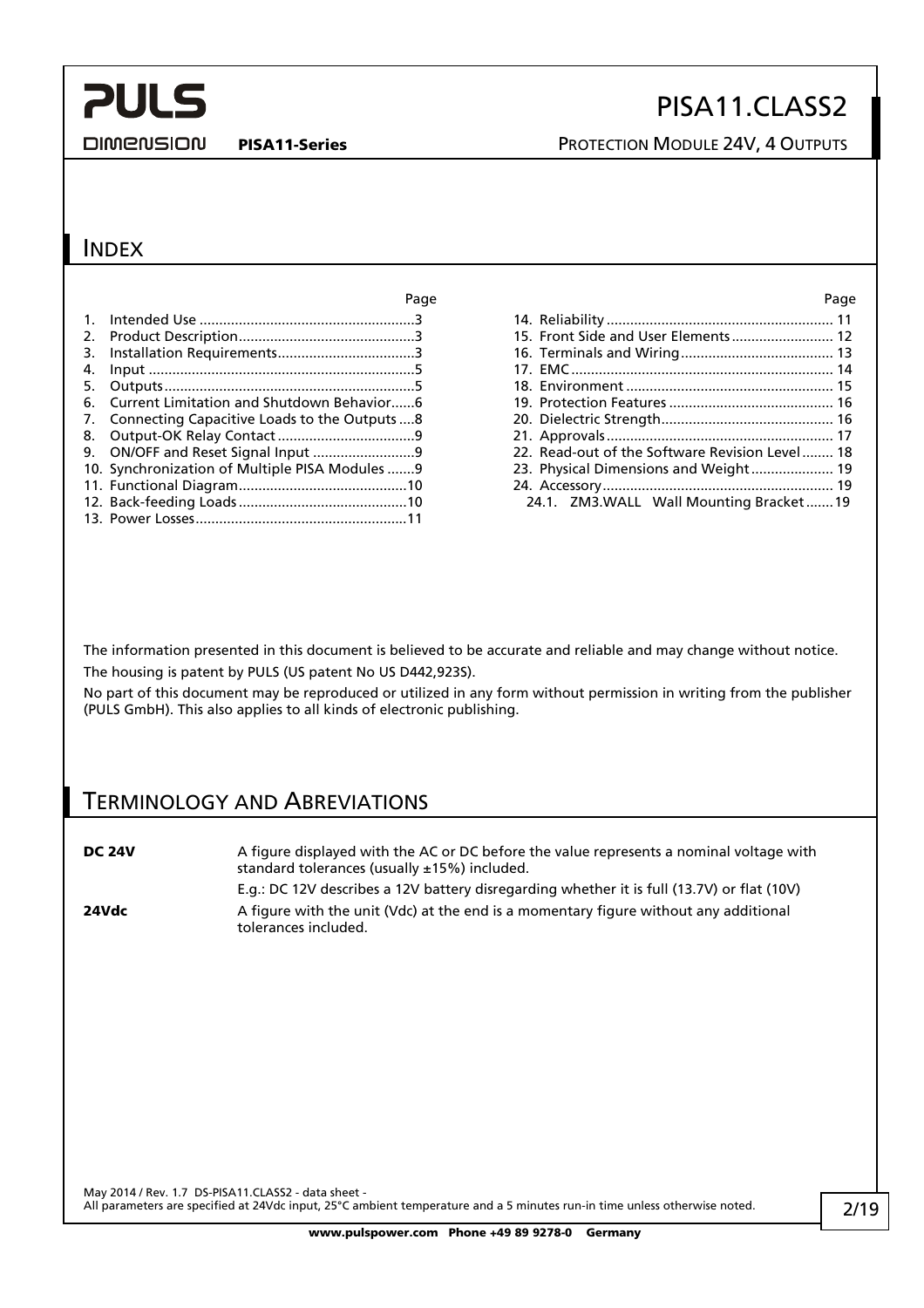<span id="page-2-0"></span>**DIMENSION** 

PISA11.CLASS2

PISA11-Series **PISA11-Series** PROTECTION MODULE 24V, 4 OUTPUTS

## 1. INTENDED USE

This device is designed for installation in an enclosure and is intended for the general use such as in industrial control, office, communication, and instrumentation equipment.

Do not use this protection module in equipment, where malfunction may cause severe personal injury or threaten human life.

This device is designed for use in hazardous, non-hazardous, ordinary or unclassified locations.

## 2. PRODUCT DESCRIPTION

This protection module fulfills two basic functions. First it distributes the current of a large power source to four NEC CLASS 2 output channels and therefore allows for a simpler wiring method and easier approval process of the entire machine. The second function is to permit only so much current on the outputs that the input voltage of this unit (which corresponds to the output voltage of the power supply) does not fall below 21V. This ensures a reliable supply voltage for sensitive equipments, such as PLCs, controls or sensors, when they are connected directly to the same power supply as the PISA protection module.

The protection module has one 24V input and four output channels to which the current is distributed. Each output channel is equipped with a redundant over-current protection, which avoids that wires will be overloaded. All four output channels will shutdown simultaneously, if the current of one individual channel or the maximum allowed current for the protection module is exceeded.

A safeguard circuit in the input stage of the PISA module works like a valve. It permits only so much current that the input voltage does not drop below 21V. In case the input voltage would fall below this value (e.g. due to overloads, too small of a power supply or high inrush currents such as from starting a motor), all four output channels will be actively current limited and will shutdown after a certain period of time.

A typical wiring configuration is shown below. All sensitive loads are connected directly to the power supply. If needed, these load circuits can be protected with standard circuit breakers or fuses. Loads which are less sensitive to

voltage dips or interruptions or which are the source of the voltage drop themselves are connected to the output of the PISA protection module.



### <span id="page-2-1"></span>3. INSTALLATION REQUIREMENTS

This protection module is suitable for DIN-rail mounting. Use DIN-Rails according to EN 60715 or EN 50022 with a height of 7.5 or 15mm.

The protection module can be used with any regulated 24Vdc power supply. If the power source can deliver more than 40A continuous, the PISA module shall be equipped with an external input fuse (e.g. 30/32A). The power capability and performance of the power supply can limit the output characteristics of the PISA module.

Make sure that the input voltage polarity is correct before applying the input voltage.

Do not connect batteries to the outputs of the PISA11 module.

This device may only be installed and put into operation by qualified personnel.

The unit does not contain serviceable parts.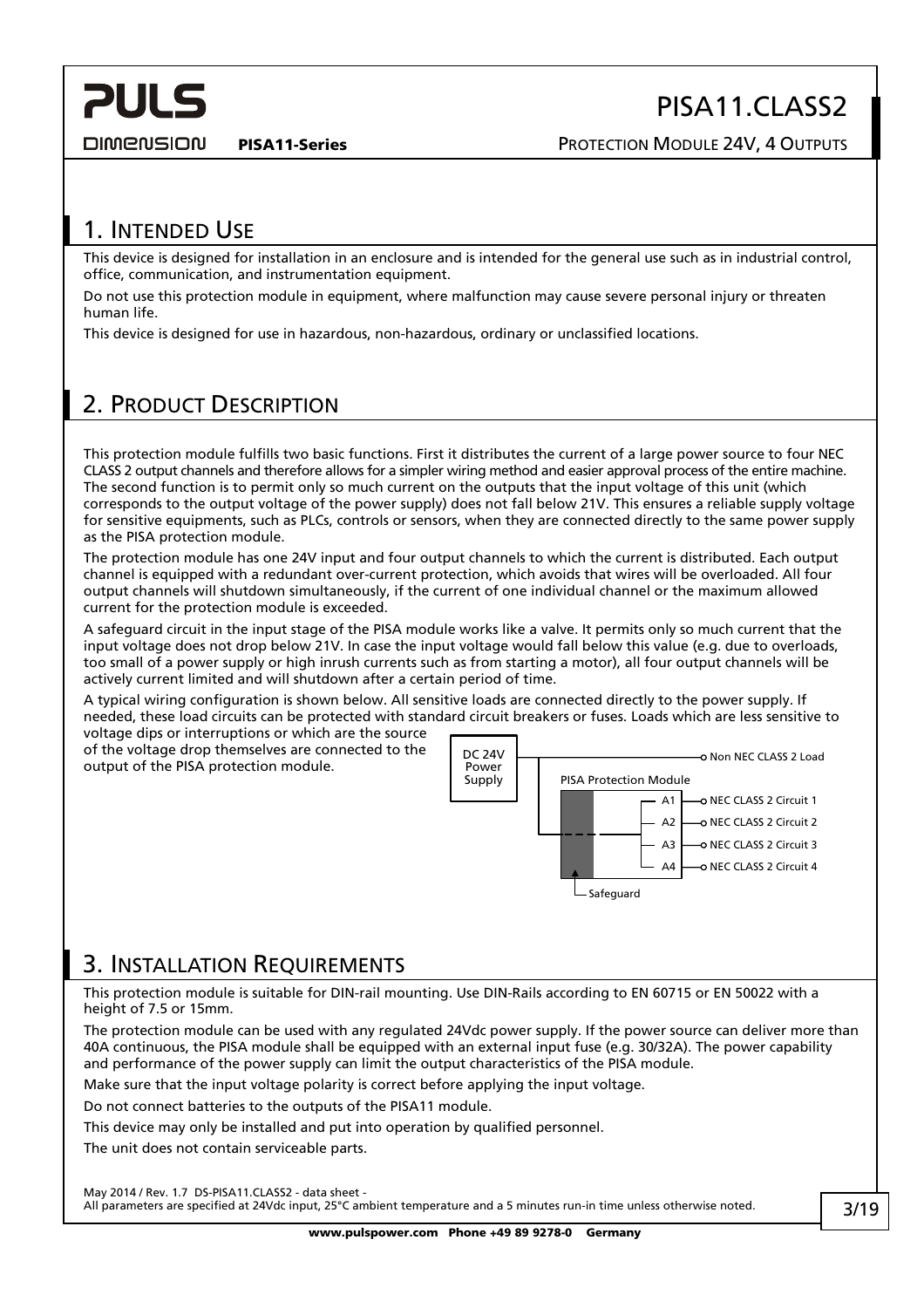#### **DIMENSION**

**PULS** 

PISA11-Series **PISA11-Series** PROTECTION MODULE 24V, 4 OUTPUTS

If damage or malfunction should occur during operation, immediately turn power off and send unit to the factory for inspection.

This device is designed for convection cooling and does not require an external fan. Do not obstruct airflow and do not cover ventilation grid.

The standard mounting orientation is input terminals on the bottom and output terminals on the top. Do not use the unit in other mounting orientations.

Keep the following installation clearances:

- Top and bottom: min. 40mm on top, 20mm on the bottom
- Left and right: min. 6.4mm if the ambient temperature is above 60°C.

A high voltage drop between the power supply and the protection module might cause a malfunction. It is not recommended to use wires longer than 2x2m (for 2.5mm<sup>2</sup> or AWG14 wires) or 2x4m (for 4mm<sup>2</sup> or AWG12 wires) to avoid undesired undervoltage conditions on the input of the protection module.

Use only regulated PULS power supplies to meet the conducted low frequency interference requirements when used in marine applications according to the GL regulations (section 20 of the GL regulations).



#### **A** WARNING

Risk of electrical shock, fire, personal injury or death.

- Turn power off before working on the device. Protect against inadvertent re-powering.
- Make sure that the wiring is correct by following all local and national codes.
- Do not modify or repair the unit.
- Do not open the unit.
- Use caution to prevent any foreign objects from entering the housing.
- Do not use in wet locations or in areas where moisture or condensation can be expected.

#### Notes for use in hazardous location areas:

The unit is suitable for use in Class I Division 2 Groups A, B, C, D locations.

The unit is suitable for use in Group II Category 3 (Zone 2) environments and is evaluated according to the EN 60079- 0:2009 and EN 60079-15:2010.

#### WARNING EXPLOSION HAZARDS!

Substitution of components may impair suitability for this environment. Do not disconnect the unit or operate the reset button unless power has been switched off or the area is known to be non-hazardous. The signal-connector may not be used in hazardous location areas unless additional measures are met to avoid an unintended disconnection (e.g. an additional mechanical fixation). The connection must meet the requirements of the EN 60079-15:2010. A suitable enclosure must be provided for the end product which has a minimum protection of IP54 and fulfils the requirements of the EN 60079-15:2010.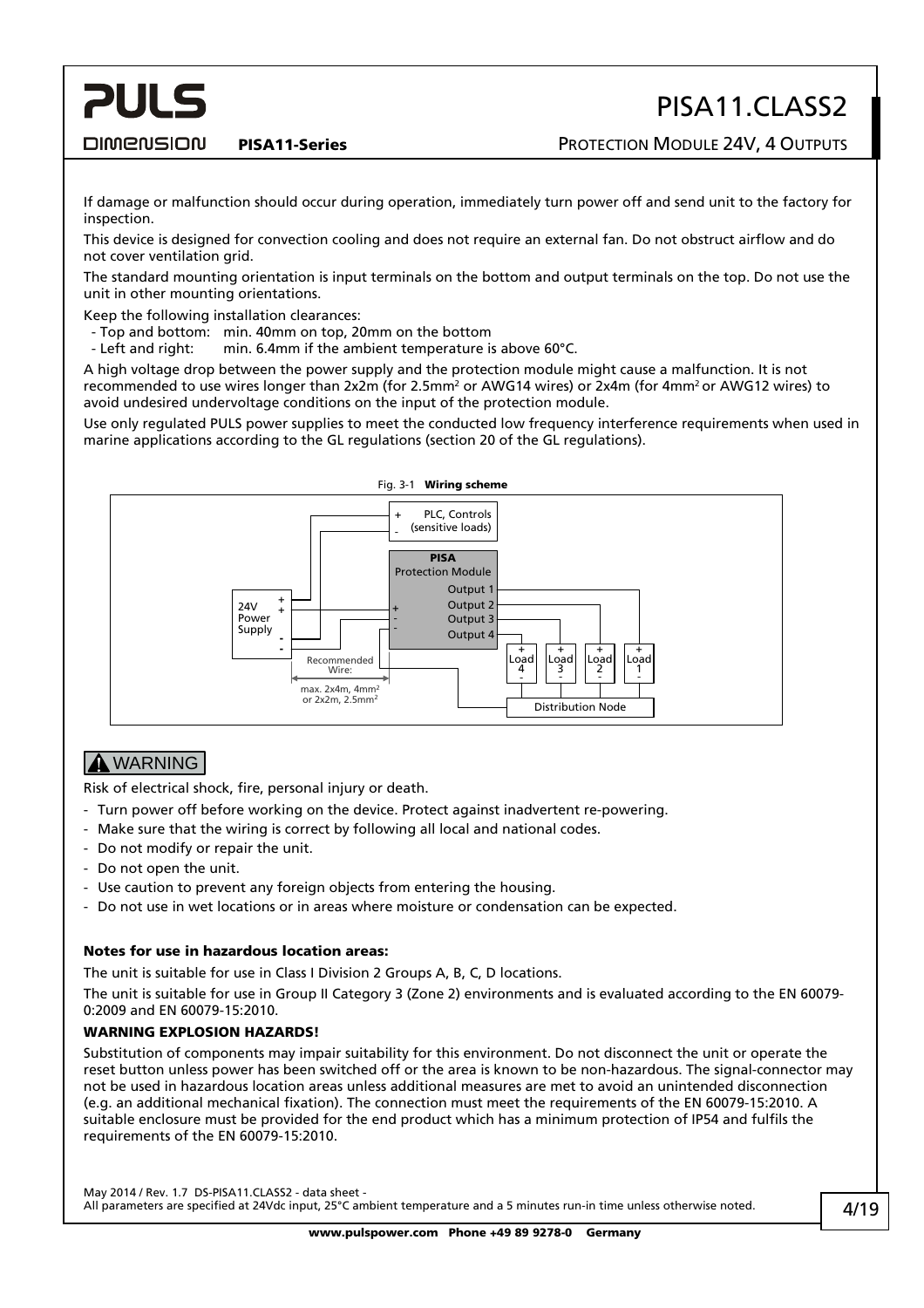## PISA11.CLASS2

<span id="page-4-0"></span>**DIMENSION** 

#### PISA11-Series **PISA11-Series** PROTECTION MODULE 24V, 4 OUTPUTS

### 4. INPUT

| Input voltage<br>Input voltage range                                 | nom.<br>-    | DC 24V<br>$18Vdc - 30Vdc$ | ±25%                                                                                                                        |
|----------------------------------------------------------------------|--------------|---------------------------|-----------------------------------------------------------------------------------------------------------------------------|
|                                                                      | max.         | 30Vdc                     | Absolute maximum continuous input voltage with no<br>damage to the PISA module                                              |
| Turn-on voltage                                                      | typ.         | 21.4Vdc                   | Required input voltage for turning-on the outputs                                                                           |
| Turn-on delay of outputs                                             | typ.         | 270 <sub>ms</sub>         | Period between applying the input voltage and turning<br>on the outputs. All outputs will be turned-on at the<br>same time. |
| Input voltage protection level *)                                    | min.<br>max. | 21.0Vdc<br>21.8Vdc        | Below this voltage level, outputs will shutdown.                                                                            |
| Stand-by input current                                               | typ.         | 43 <sub>m</sub> A         | Stand-by current with no load current on the outputs                                                                        |
| Voltage dips below this value can occur for maximal 200µs.<br>$^{*}$ |              |                           |                                                                                                                             |

## 5. OUTPUTS

|                             |          |      | 24V Input          | 28V Input          |                    |
|-----------------------------|----------|------|--------------------|--------------------|--------------------|
| Output current              | output 1 | nom. | 3.7A               | 3.2A               | see Fig. 5-1       |
|                             | output 2 | nom. | 3.7A               | 3.2A               | see Fig. 5-1       |
|                             | output 3 | nom. | 3.7A               | 3.2A               | see Fig. 5-1       |
|                             | output 4 | nom. | 3.7A               | 3.2A               | see Fig. 5-1       |
| All 4 outputs together      |          | nom. | 14.8A              | 12.8A              |                    |
| Output current limitation*) |          | min. | 16.6A              | 16.6A              |                    |
|                             |          | typ. | 19.9A              | 19.9A              |                    |
|                             |          | max. | 23.6A              | 23.6A              |                    |
| Voltage drop <sup>**)</sup> |          | typ. | 92mV               | 81 <sub>m</sub> V  |                    |
| Output leakage current ***) |          | typ. | 0.4 <sub>m</sub> A | 0.4 <sub>m</sub> A | 0.4 <sub>m</sub> A |

\*) The current limitation value for the sum of all four output currents. This current can be drawn from each individual output before the protection module shutdown all four outputs at the same time. Shutdown times can be found in chapter [6.](#page-5-1)

\*\*) Voltage loss between input and output, when all output channels are loaded with 50% of its nominal current.

<span id="page-4-1"></span>\*\*\*) Output current when outputs have shut down



Fig. 5-1 Output current vs. input voltage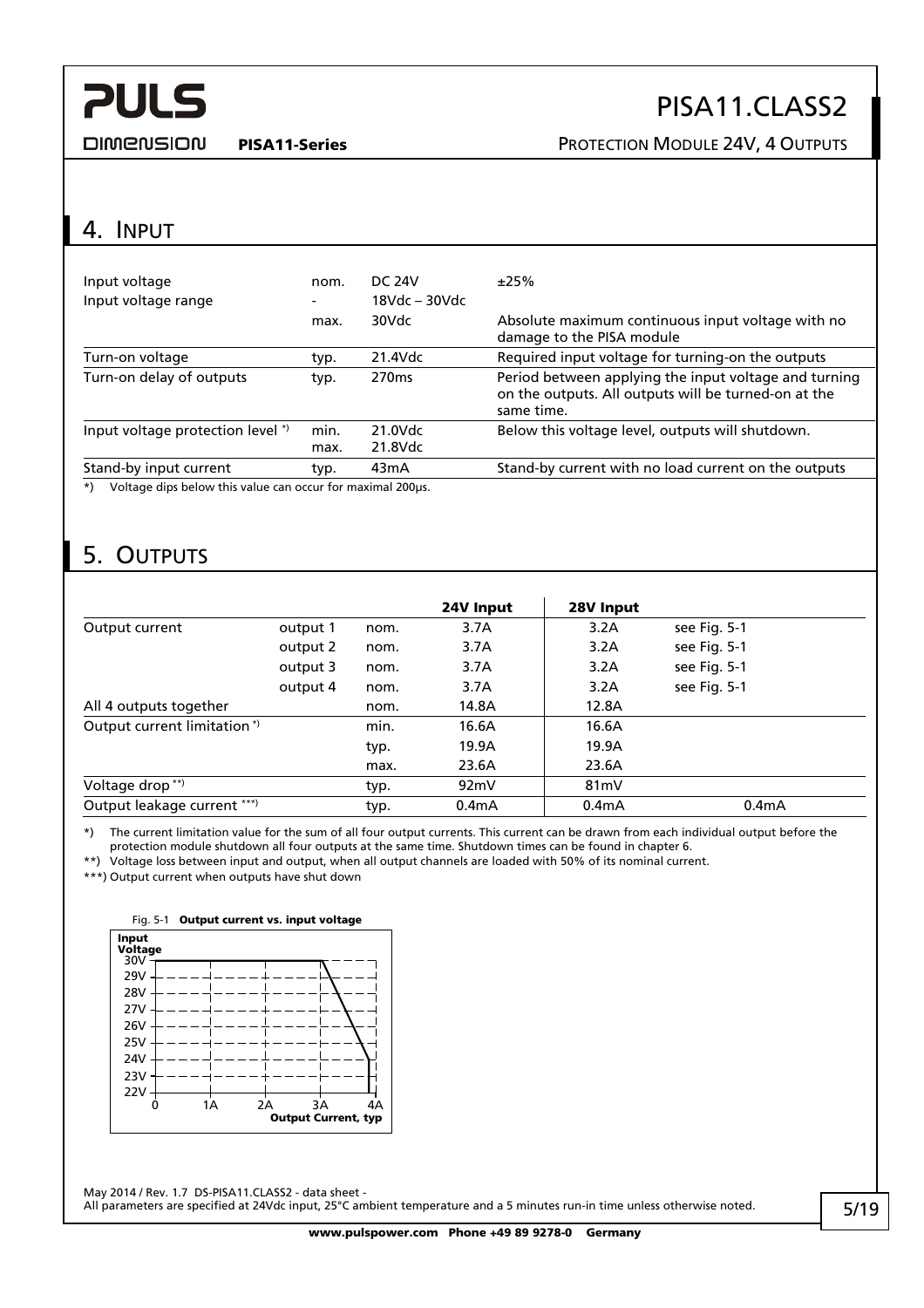DIMENSION

<span id="page-5-0"></span>**PULS** 

PISA11-Series **PISA11-Series** PROTECTION MODULE 24V, 4 OUTPUTS

## <span id="page-5-1"></span>6. CURRENT LIMITATION AND SHUTDOWN BEHAVIOR

The PISA11 protection module comprises one common limitation and switching element for all four outputs. In a protection event, all four outputs limit the current or shutdown at the same time.

The following reasons can cause a limitation of the output currents or a shutdown of the output channels:

- 1) The output current of one or more output channels was too high.
- 2) The sum of the output current of all four output channels was exceeded.
- 3) The outputs needed to be shutdown in order to maintain sufficient input voltage.

#### Shutdown times\*) when exceeding the rated output current:

\*) The timer for shutdown starts immediately once the rated current levels are exceeded. All output channels will shutdown, if one channel is overloaded. See [Fig. 6-1](#page-5-2) for more values.

A shutdown of the outputs can also happen earlier, e.g. when the PISA module has to protect the supply voltage in case the power supply can not deliver enough current to support all loads without going into overload.

<span id="page-5-2"></span>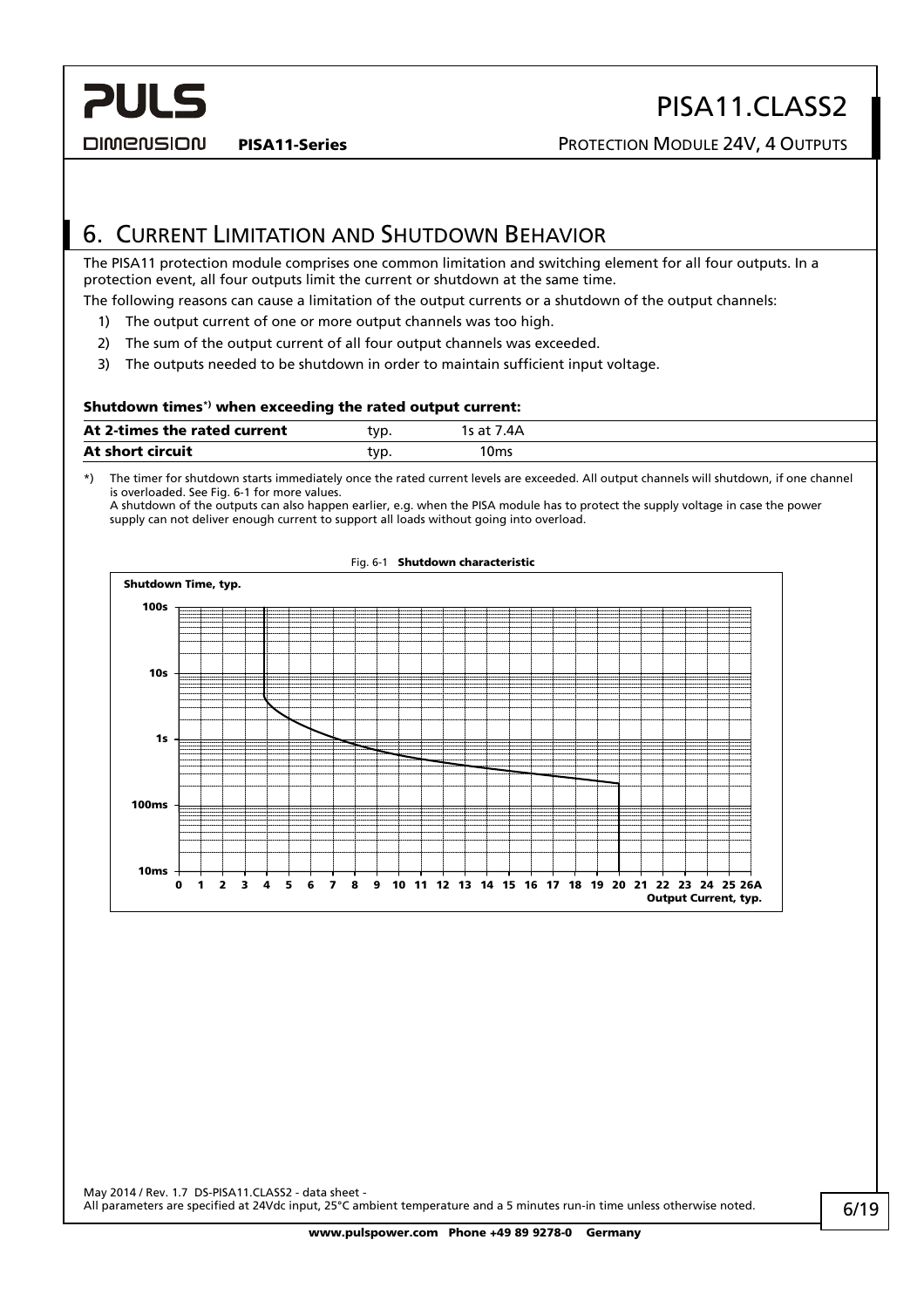DIMENSION

**PULS** 

#### PISA11-Series **PISA11-Series** PROTECTION MODULE 24V, 4 OUTPUTS

#### Shutdown behavior to avoid under-voltage situations on the supply voltage

A further limitation of the output current activates when the supplying power source can not deliver enough current to support all loads without bringing the power source into overload followed by a voltage drop. In such an event, the voltage dependent current limitation of the input stage of the protection module is activated (safeguard circuit). This safeguard circuit acts like a valve only permitting so much current so that the supply voltage does not fall below 21V. The period of time for how long the protection circuit is able to actively limit the current depends on the difference between input and output voltage and the current which flows through the PISA protection module and is limited to a maximum of 5s. All four outputs will shutdown simultaneously.

Shutdown times for a short circuit condition across the outputs can be found in [Fig. 6-2](#page-6-0).

<span id="page-6-0"></span>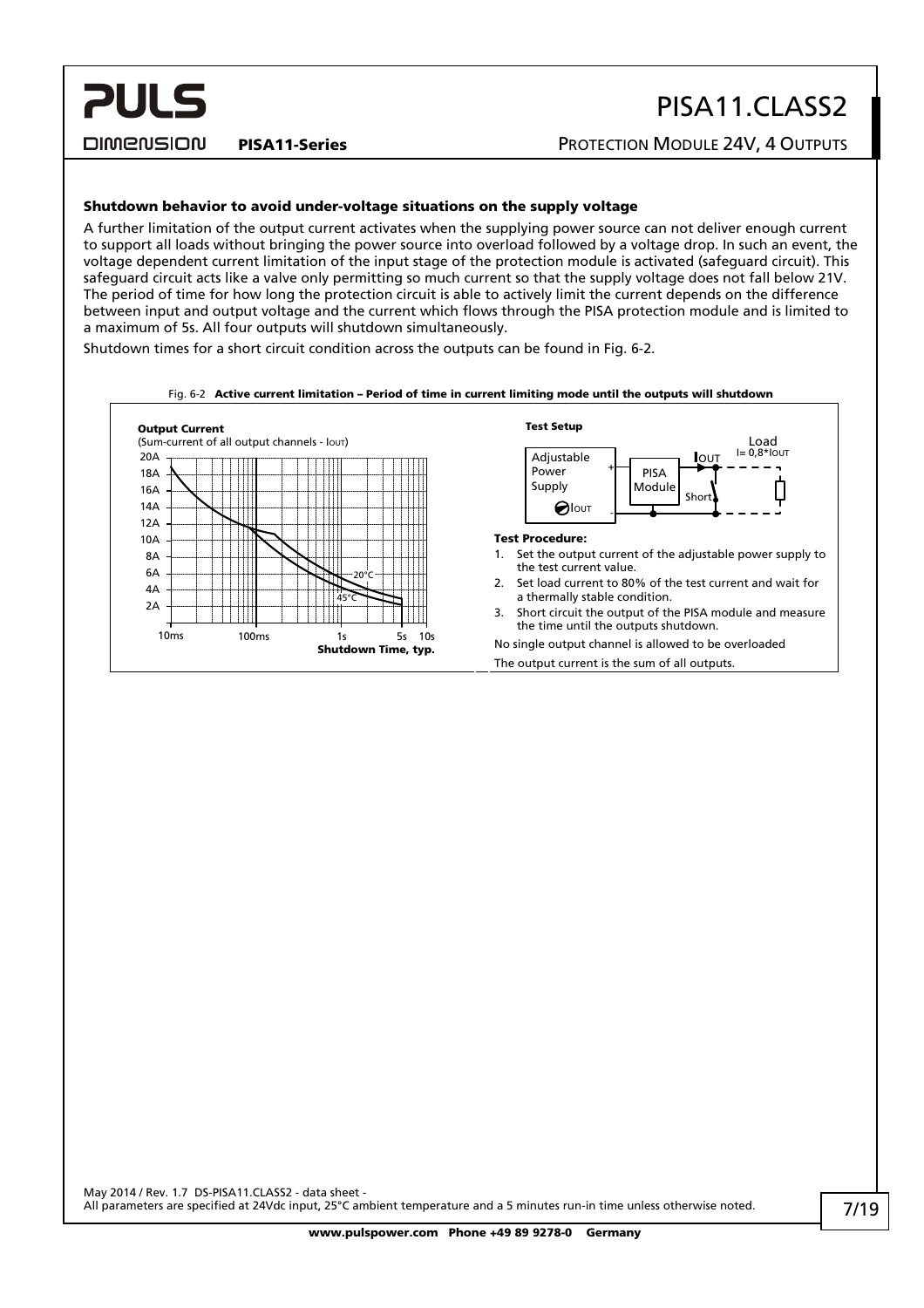**DIMENSION** 

<span id="page-7-0"></span>**PULS** 

## 7. CONNECTING CAPACITIVE LOADS TO THE OUTPUTS

Large input capacitors of drives, monitors or other similar loads can result in an unintended shutdown of the module when trying to turn-on such loads. This especially can occur after a reset or by turning on a load via the push button or the external signal input. The PISA protection module is designed to be exceptionally compatible with such types of loads. The module can turn-on as much capacitance as possible and comprises several different protection mechanisms to protect against an unintended shutdown or damage of the unit.

The permissible capacitor sizes which can be connected to the output of the PISA module depends on the load current itself as well as on the characteristic of the load.

The following tables show two typical cases (case A and case B) for the permissible capacitors, which can be connected on the outputs without shutdown of the protection module. The listed values are valid for the entire temperature range.

#### Case A: All outputs are loaded.

The minimum values are worst-case figures for the permissible capacitors which are defined with an additional constant current load and with the maximum permissible total current of the PISA protection module. See also the parameter list below the table.

The typical values are defined with an additional resistive load. See also the parameter list below the table.

| <b>Permissible Capacitors</b> |      | PISA11.CLASS2     |  |
|-------------------------------|------|-------------------|--|
| Per channel                   |      | 58 <sub>m</sub> F |  |
|                               |      | 14 <sub>m</sub> F |  |
| All four outputs together     | typ. | 58 <sub>m</sub> F |  |
|                               | min. | 14 <sub>m</sub> F |  |

**Parameters:** Typical values are with an additional 1.9A resistive load per output. Minimum values are with an additional 3.7A constant current load per output.

#### Case B: Only one output is loaded

The minimum values for the permissible capacitors are defined with an additional constant current load according to the parameter list below. During the tests, only one output is loaded and all others are not.

The typical values for the permissible capacitors are defined with an additional resistive load according to the parameter list below. During the tests, only one output is loaded and all others are not.

| <b>Permissible Capacitors</b> |      | PISA11.CLASS2     |  |
|-------------------------------|------|-------------------|--|
| Per channel                   | typ. | 68mF              |  |
|                               | min. | 45 <sub>m</sub> F |  |

Parameters: Typical values are with an additional 1.9A resistive load. Minimum values are with an additional 3.7A constant current load.



Fig. 7-1 Test setup for capacitive load measurements

May 2014 / Rev. 1.7 DS-PISA11.CLASS2 - data sheet -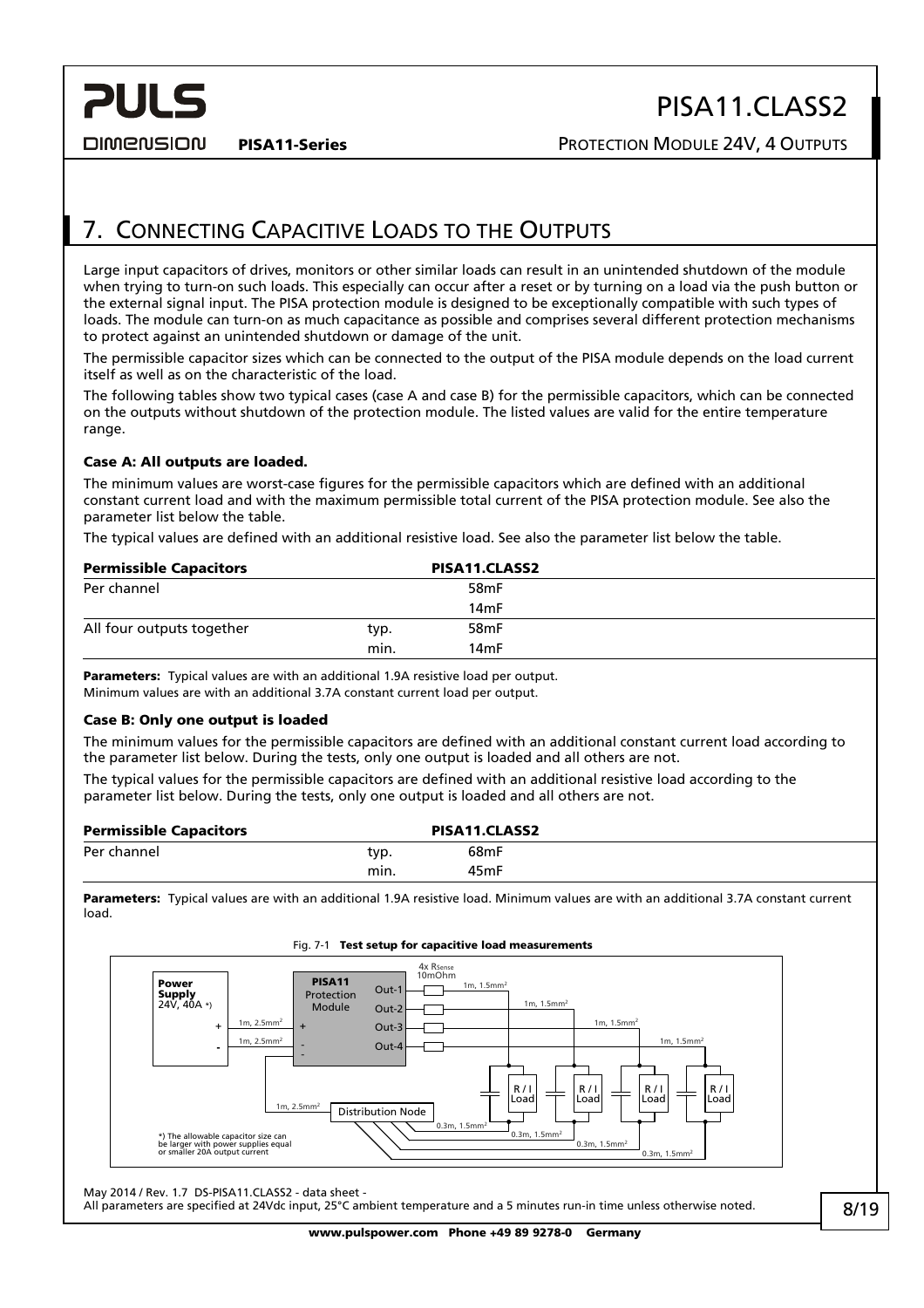<span id="page-8-0"></span>

DIMENSION

PISA11-Series **PISA11-Series** PROTECTION MODULE 24V, 4 OUTPUTS

 $12(+)0 - \cancel{\smash{\rightarrow}} + \cancel{\smash{\rightarrow}} - \cancel{\smash{\rightarrow}}$ 

Inhibit

 $11(-)$  0

5.1V

Ð

3mA

## <span id="page-8-2"></span>8. OUTPUT-OK RELAY CONTACT

This relay contact is closed when the input voltage is sufficient and the outputs are not shutdown.

| Threshold voltage         | typ. | 21.4Vdc     | Required voltage to power the relay and to close<br>the relay contact. The outputs must also not be<br>shutdown. |
|---------------------------|------|-------------|------------------------------------------------------------------------------------------------------------------|
| Contact ratings           | max. | 30Vdc, 1.0A | Resistive load                                                                                                   |
|                           | max. | 30Vac. 0.5A | Resistive load                                                                                                   |
|                           | min. | 1mA at 5Vdc |                                                                                                                  |
| <b>Galvanic isolation</b> | nom. | 500Vac      | Test voltage: Signal path to power path                                                                          |

## <span id="page-8-3"></span>9. ON/OFF AND RESET SIGNAL INPUT

This signal input is galvanically isolated with an integrated optocoupler and works in the same manner as the reset and ON/OFF button. The ON/OFF function has no safety feature included.

In a failure mode (outputs have shutdown), the outputs can be turned on again by applying a voltage for more than 1 second.

In normal mode (outputs have not shutdown), a short (> 50ms) voltage pulse will turn all outputs ON or OFF.

The unit will be shipped (factory setting) with the outputs turned-on.

| Signal voltage            | max. | 30Vdc            |                                                       |
|---------------------------|------|------------------|-------------------------------------------------------|
| Signal current            | typ. | 3 <sub>m</sub> A | Active current limited                                |
|                           | max. | 6 <sub>m</sub> A | active current limited                                |
| Threshold voltage levels  | min  | 6Vdc             | Voltages above this level will trigger the inhibit or |
|                           | max. | 10Vdc            | reset.                                                |
| <b>Galvanic isolation</b> | nom. | 500Vac           | Test voltage: signal path to power path               |

## <span id="page-8-1"></span>10. SYNCHRONIZATION OF MULTIPLE PISA MODULES

If multiple PISA modules are used on the same power supply, it is recommended to connect the sync. bus of all modules together. If one unit shuts down due to the protection function of the input voltage protection circuit (safeguard), all other modules will shutdown too. This avoids a false interpretation of which output channel caused the problem. If the sync. terminals are not linked, the module with the highest safeguard protection voltage level

(caused by tolerances) would shutdown first regardless whether the failure was caused by this module or not.

If the cause for the shutdown was an overcurrent of one individual channel only this module will shutdown and the other modules will stay on. In this case the sync. line has no impact on the other modules.



May 2014 / Rev. 1.7 DS-PISA11.CLASS2 - data sheet -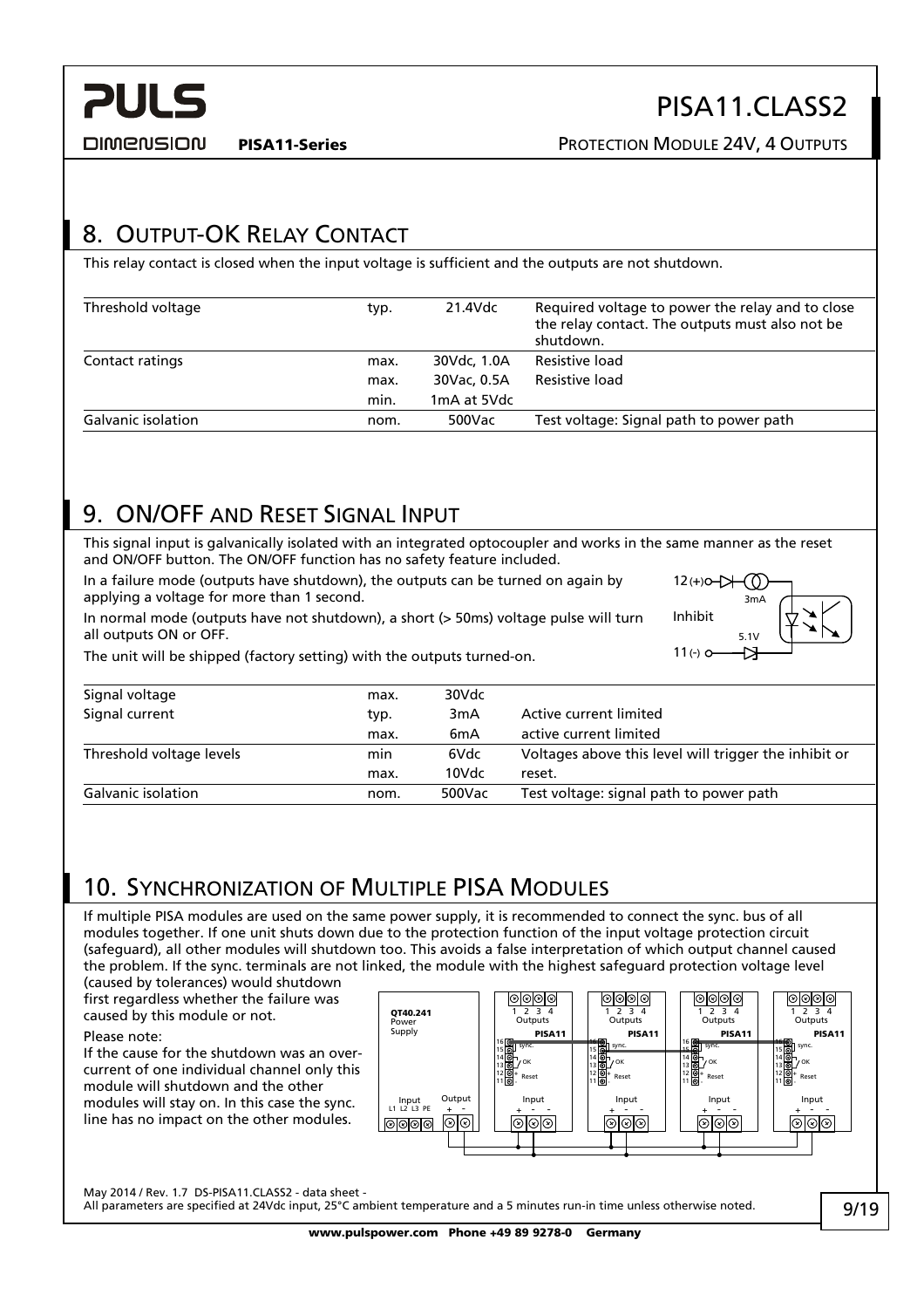## PISA11.CLASS2

<span id="page-9-0"></span>DIMENSION

#### PISA11-Series **PISA11-Series** PROTECTION MODULE 24V, 4 OUTPUTS

## 11. FUNCTIONAL DIAGRAM



### 12. BACK-FEEDING LOADS

Loads such as decelerating motors and inductors can feed voltage back to the PISA11 protection module. This feature is also called return voltage immunity or resistance against Back- E.M.F. (Electro Magnetic Force).

The protection module is resistant and does not show malfunctioning when a load feeds back voltage up to 30Vdc to the protection module. It does not matter whether the protection module is on or off.

The protection module has no capability to absorb energy. Internal diodes (integrated body diodes of the Mosfets) directs the voltage and energy to the power supply, which is connected on the input side of the protection module. The power supply defines the amount of energy which can be absorbed.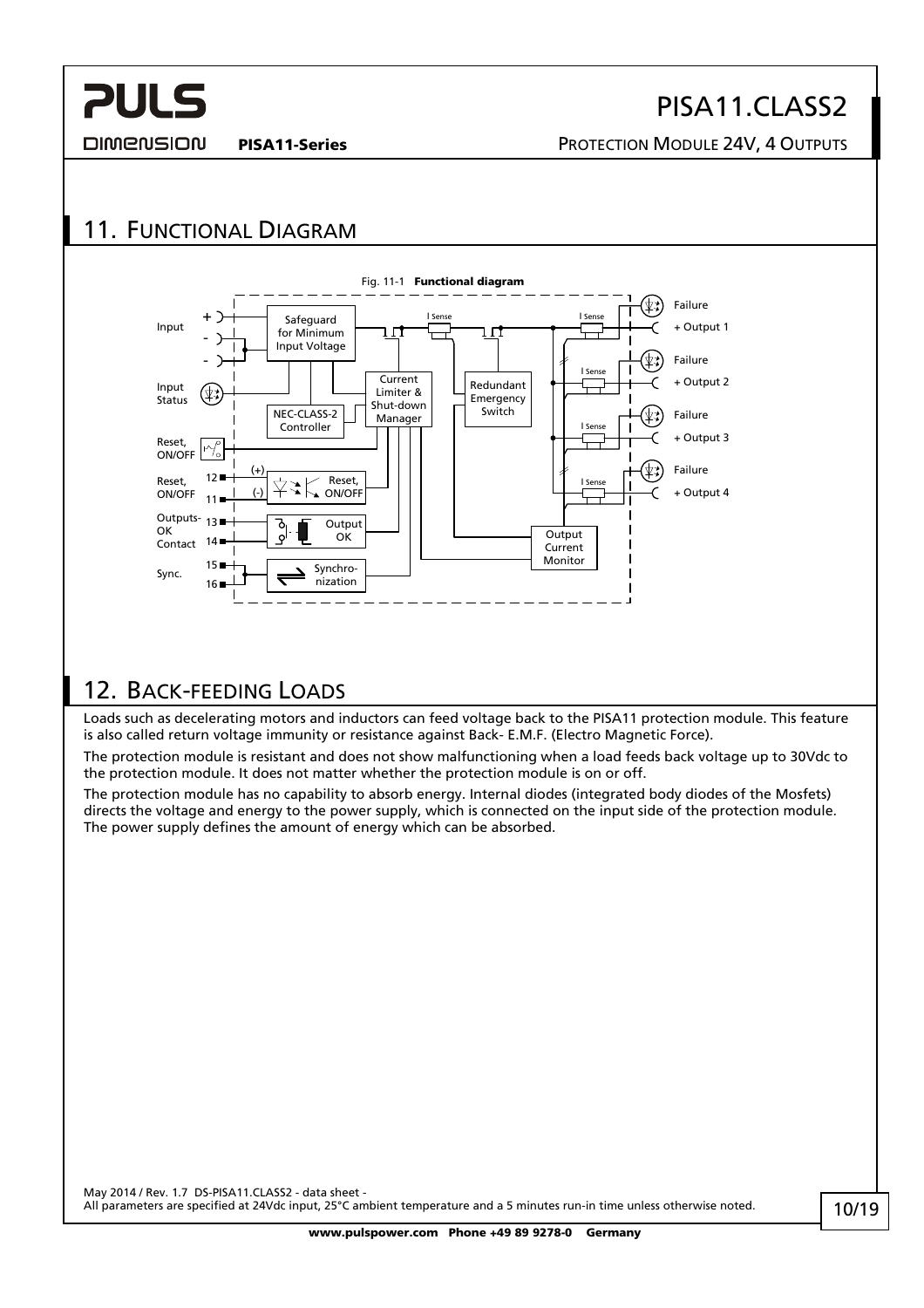<span id="page-10-0"></span>

#### DIMENSION

## PISA11.CLASS2

PISA11-Series **PISA11-Series** PROTECTION MODULE 24V, 4 OUTPUTS

## 13. POWER LOSSES

|                                              |      | PISA11.CLASS2 |  |
|----------------------------------------------|------|---------------|--|
| No-load losses                               | typ. | .0W           |  |
| Losses at typical output loads <sup>*)</sup> | typ. | 1.6W          |  |

\*) Typical value when all output channels are loaded with 50% of its nominal current.

### 14. RELIABILITY

The PISA protection modules are extremely reliable and use only the highest quality materials. The number of critical components such as electrolytic capacitors have been reduced.

| PISA11.CLASS2                |             |                    |  |  |
|------------------------------|-------------|--------------------|--|--|
| Applied load                 | 4x1.9A      |                    |  |  |
| Lifetime expectancy *)       | 220 000h *) | at 40°C            |  |  |
|                              | 622 000h *) | at 25 $^{\circ}$ C |  |  |
| MTBF **) SN 29500, IEC 61709 | 2 198 000h  | at 40 $^{\circ}$ C |  |  |
|                              | 3 784 000h  | at $25^{\circ}$ C  |  |  |
| MTBF **) MIL HDBK 217F, GB   | 734 000h    | at $40^{\circ}$ C  |  |  |
|                              | 1 009 000h  | at 25°C            |  |  |

\*) The Lifetime expectancy shown in the table indicates the minimum operating hours (service life) and is determined by the lifetime expectancy of the built-in electrolytic capacitors. Lifetime expectancy is specified in operational hours and is calculated according to the capacitor's manufacturer specification. The manufacturer of the electrolytic capacitors only guarantees a maximum life of up to 15 years (131 400h). Any number exceeding this value is a calculated theoretical lifetime which can be used to compare devices.

\*\*) MTBF stands for Mean Time Between Failure, which is calculated according to statistical device failures, and indicates reliability of a device. It is the statistical representation of the likelihood of a unit to fail and does not necessarily represent the life of a product. The MTBF figure is a statistical representation of the likelihood of a device to fail. A MTBF figure of e.g. 1 000 000h means that statistically one unit will fail every 100 hours if 10 000 units are installed in the field. However, it can not be determined if the failed unit has been running for 50 000h or only for 100h.

May 2014 / Rev. 1.7 DS-PISA11.CLASS2 - data sheet -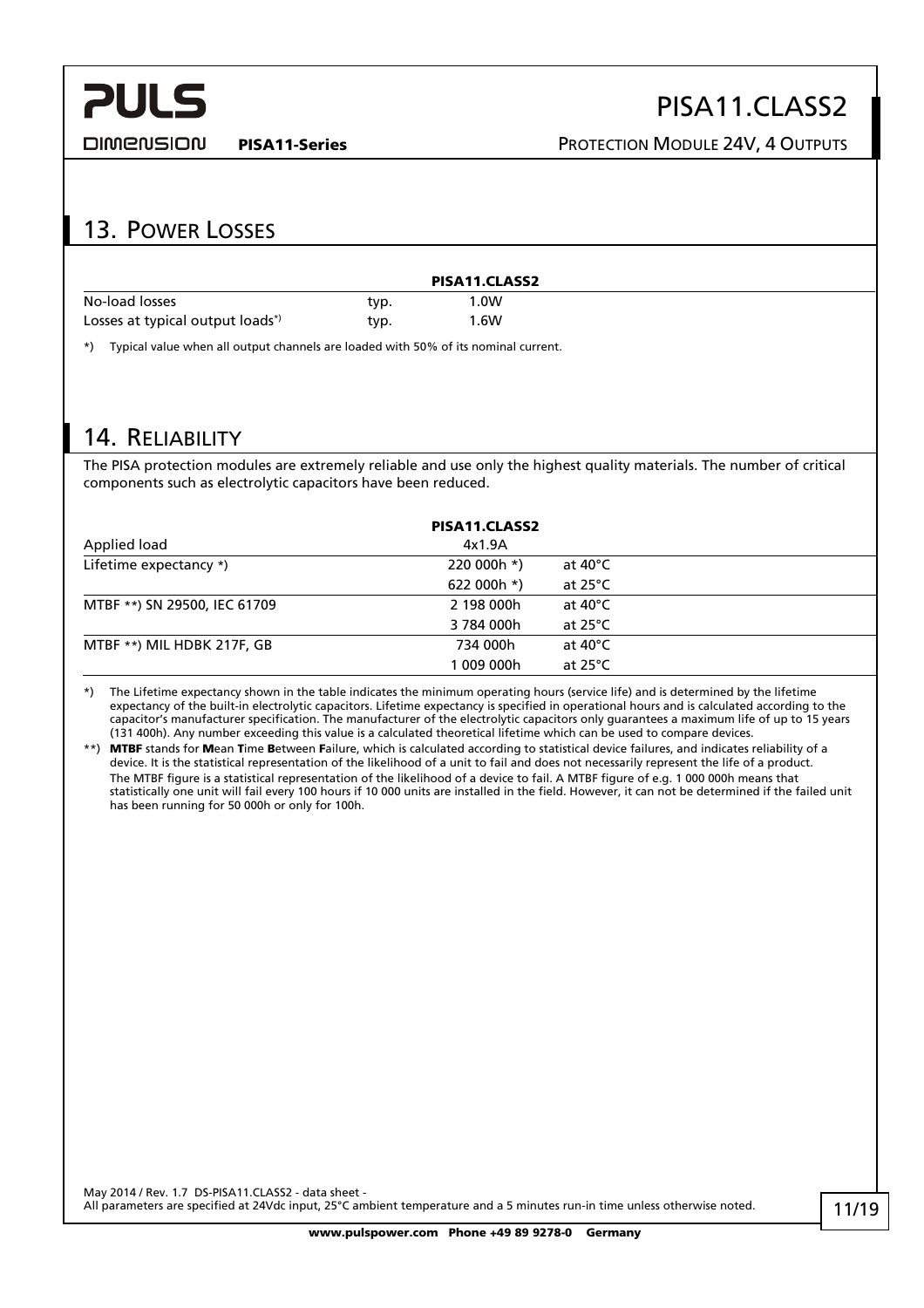<span id="page-11-0"></span>**DIMENSION** 

PISA11-Series **PISA11-Series** PROTECTION MODULE 24V, 4 OUTPUTS

PISA11.CLASS2

## 15. FRONT SIDE AND USER ELEMENTS

#### $\triangle$  Output Terminals (plus (+) pole connection points)

#### B Red Failure LEDs

 The red LEDs are failure indicators. Any time a red LED is on or blinking, the outputs have been shutdown.

Three reasons why the outputs have been shutdown:

- 1) The output current of one or more individual output channels was too high. In this case, the affected output channel LED is blinking and all others are illuminated.
- 2) The sum of the output current of all four output channels was exceeded. In this case, all red LEDs are blinking.
- 3) The outputs needed to be shutdown in order to maintain sufficient input voltage. In this case, all red LEDs are on and the green LED (Input Status) is blinking.

 The outputs can also be turned off by pushing the ON/OFF button on the front of the unit or by applying an external signal to the ON/OFF signal input. In this case, all red LEDs are on. When LED 1 and 4 as well as the LEDs 2 and 3 are alternately blinking, an internal error has occurred. Try to reset the unit by pushing the reset button. If this does not help, ship the unit to the factory for inspection.

#### C ON/OFF and Reset Button

This is a pushbutton which can be used for two purposes:

 1) In a failure mode (outputs have shutdown), the outputs can be turned on again by pushing and holding the reset button for more than 1 second.

 2) In normal mode (outputs have not shutdown), a short (> 50ms) push will turn all outputs ON or OFF. The unit will be shipped (factory setting) with the outputs turned-on. The ON/OFF function has no safety feature included.

- **D** Synchronization Bus (connection by plug-connector on the front), See also chapter [10.](#page-8-1) If multiple PISA modules are used on the same power supply, it is recommended to connect the sync. bus of all modules together. If one unit shuts down due to the protection function of the input voltage protection circuit, all other modules will shutdown too. This avoids a false interpretation of which output channel caused the problem. If the cause for the shutdown was an over-current of one individual channel only this module will shutdown and the other modules will stay on. In this case the sync. line has no impact on the other modules.
- **E** Output-OK Relay Contact (connection by plug-connector on the front), See also chapter [8](#page-8-2). This relay contact is closed when the input voltage is sufficient and all outputs are not shutdown.
- **F** Inhibit / Reset Signal Input (connection by plug-connector on the front), See also chapter [9](#page-8-3). This signal input is galvanically isolated with an integrated optocoupler and works in the same manner as the reset and ON/OFF button. The ON/OFF function has no safety feature included.
	- 1) In a failure mode (outputs have shutdown), the outputs can be turned on again by applying a voltage for more than 1 second.
	- 2) In normal mode (outputs have not shutdown), a short (> 50ms) voltage pulse will turn all outputs ON or OFF.

#### G Green Input Status LED

 This LED indicates the status of the input. The green LED is illuminated if the input voltage is higher than 21Vdc. The green LED will blink when the input protection circuit (Safeguard) is activated in order to protect the supply voltage from dropping below 21V or when the outputs have already been shutdown due to a low input voltage.

#### H Input Terminals

Two minus (-) connection points for simpler load distribution or grounding (earthing) of the minus (-) pole.

#### Please note:

Outputs which have shutdown must be turned on manually by pushing the reset button or by an external reset signal (ON/OFF signal input). A cycling of the input power does not reset the unit. The failure signals are stored until a reset is intentionally initiated.

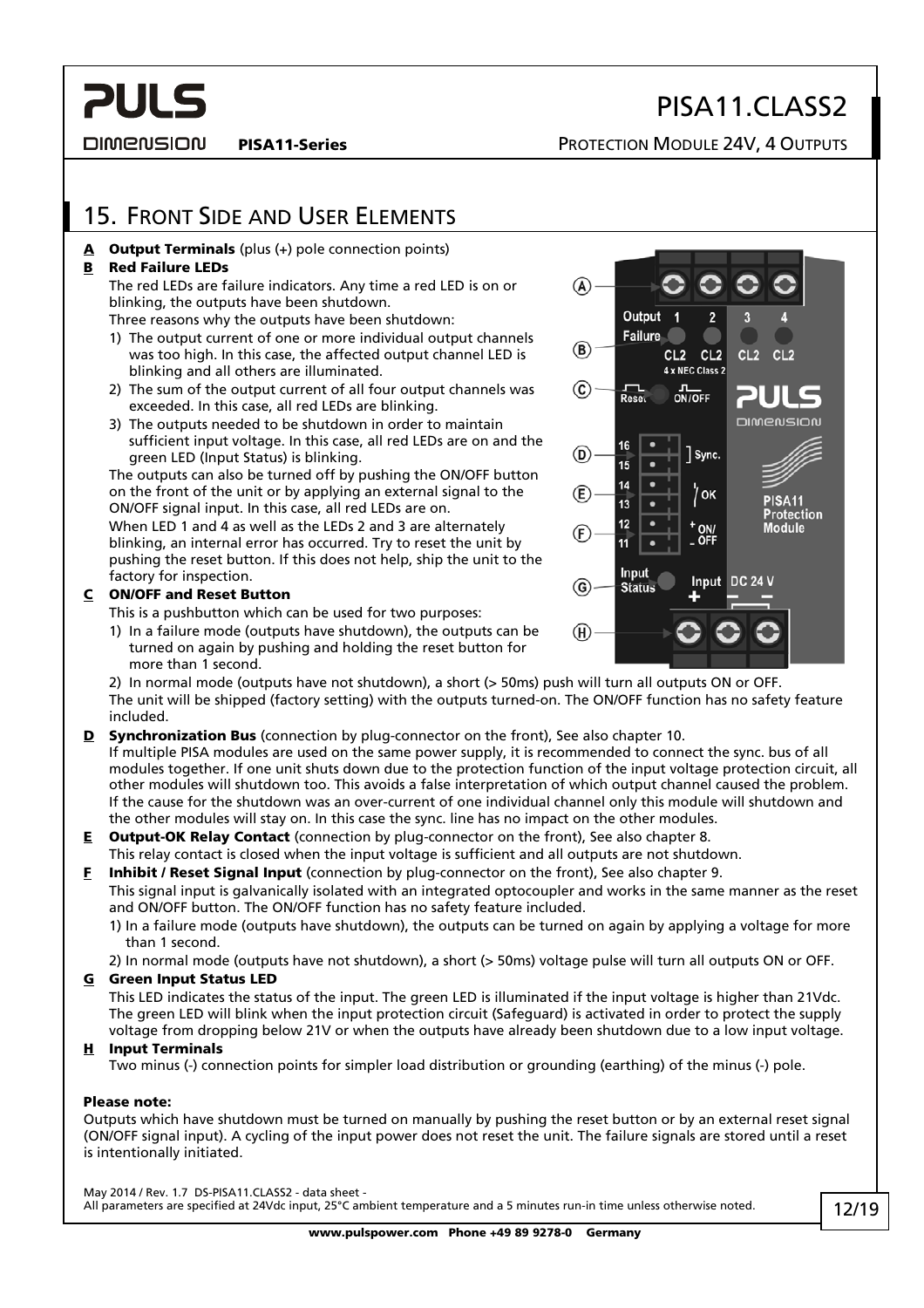<span id="page-12-0"></span>

DIMENSION

## 16. TERMINALS AND WIRING

All terminals are easy to access when mounted on the panel. Input, outputs and signal terminals are separated from each other to help in error-free wiring.

|                               | <b>Input and Output</b>            | <b>Signals</b>              |
|-------------------------------|------------------------------------|-----------------------------|
| <b>Type</b>                   | screw terminals                    | plug connector              |
| Solid wire                    | $0.2 - 6$ mm <sup>2</sup>          | $0.2 - 1.5$ mm <sup>2</sup> |
| Stranded wire                 | $0.2 - 4$ mm <sup>2</sup>          | $0.2 - 1.5$ mm <sup>2</sup> |
| AWG (American Wire Gauge)     | 24-10 AWG                          | 24-16 AWG                   |
| Wire stripping length         | 7mm / 0.28inch                     | $6mm/0.24$ inch             |
| Screwdriver                   | 3.5mm slotted or<br>Pozidrive No 2 | 2.5mm slotted               |
| Recommended tightening torque | 0.8Nm, 7lbs.in                     | 0.35Nm, 3lbs.in             |

#### Instructions:

- a) Use NEC Class 2 rated wires for the output
- b) Use appropriate copper cables that are designed for minimum operating temperatures of: 60°C for ambient up to 45°C and minimum 75°C for ambient up to 60°C and minimum 90°C for ambient up to 70°C.
- c) Follow national installation codes and installation regulations!
- d) Ensure that all strands of a stranded wire enter the terminal connection!
- e) Screws of unused terminal compartments should be securely tightened.
- f) Ferrules are allowed.

May 2014 / Rev. 1.7 DS-PISA11.CLASS2 - data sheet -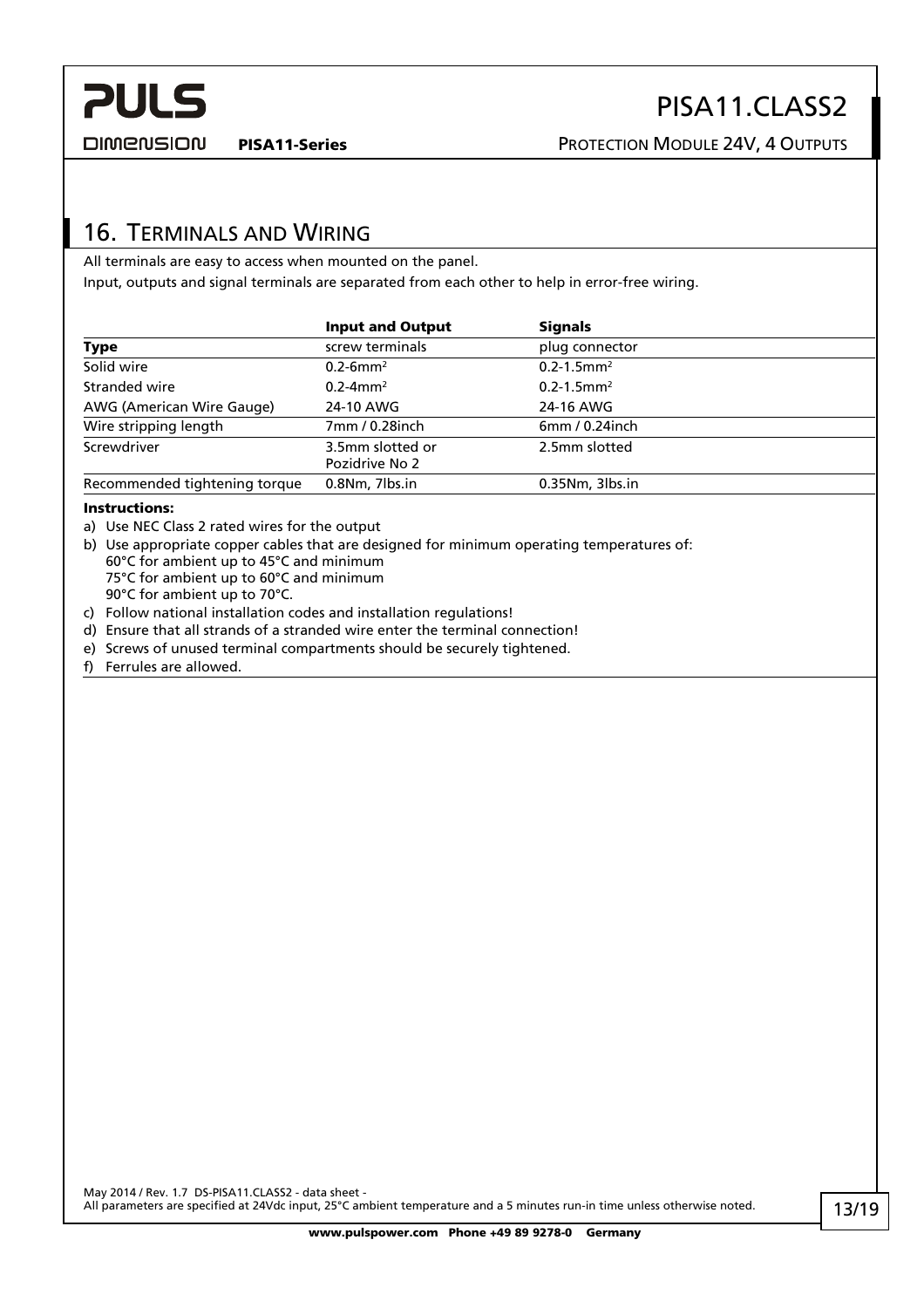<span id="page-13-0"></span>

**DIMENSION** 

PISA11-Series **PISA11-Series** PROTECTION MODULE 24V, 4 OUTPUTS

## 17. EMC

This protection module is suitable for applications in industrial environment as well as in residential, commercial and light industry environment. A detailed EMC report is available on request.

| <b>EMC Immunity</b>              | Generic standards: EN 61000-6-1 and EN 61000-6-2 |                                                                                      |                   |                       |                                           |
|----------------------------------|--------------------------------------------------|--------------------------------------------------------------------------------------|-------------------|-----------------------|-------------------------------------------|
|                                  |                                                  |                                                                                      | Outputs<br>ON     | Outputs<br><b>OFF</b> |                                           |
| Electrostatic discharge          | EN 61000-4-2                                     | Contact discharge *)<br>Air discharge                                                | 8kV<br>8kV        | 8kV<br>8kV            | Criterion A<br>Criterion A                |
| Electromagnetic RF field         | EN 61000-4-3                                     | 80MHz-2,7GHz                                                                         | 10V/m             | 10V/m                 | Criterion A                               |
| <b>Fast transients (Burst)</b>   | EN 61000-4-4                                     | Input lines<br>output lines<br>DC-OK, Inhibit                                        | 2kV<br>2kV<br>1kV | 2kV<br>2kV<br>1kV     | Criterion A<br>Criterion A<br>Criterion A |
| Surge voltage on<br>input lines  | EN 61000-4-5                                     | $+ \rightarrow -$<br>$+/ \rightarrow$ DIN-Rail                                       | 500V<br>1kV       | 500V<br>1kV           | Criterion A<br>Criterion A                |
| Surge voltage on<br>output lines | EN 61000-4-5                                     | $+ \rightarrow -$<br>$+/ \rightarrow$ DIN-Rail                                       | 500V<br>1kV       | 500V<br>1kV           | Criterion A<br>Criterion A                |
| Surge voltage on<br>signal lines | EN 61000-4-5                                     | $DC-OK \rightarrow DIN-Rail$                                                         | 1kV               | 1kV                   | Criterion A                               |
| Conducted disturbance            | EN 61000-4-6                                     | 0.15-80MHz                                                                           | 10V               | 10V                   | Criterion A                               |
| Critorian A.                     |                                                  | The PISA protection module shows normal operation behavior within the defined limits |                   |                       |                                           |

The PISA protection module shows normal operation behavior within the defined limits. **Criterion A:** The F<br>\*)... on coupling plane

| <b>EMC Emissions</b>                            | Generic standards: EN 61000-6-3, EN 61000-6-4 |                                                                  |
|-------------------------------------------------|-----------------------------------------------|------------------------------------------------------------------|
| Conducted emission<br>input and output lines**) | IEC/ CISPR 16-1-2, IEC/ CISPR 16-2-1          | limits for DC power ports according<br>to EN 61000-6-3 fulfilled |
| Radiated emission                               | EN 55011, EN 55022                            | Class B                                                          |
|                                                 |                                               |                                                                  |

\*\*) provided that the supplying power source fulfills these requirements too

May 2014 / Rev. 1.7 DS-PISA11.CLASS2 - data sheet -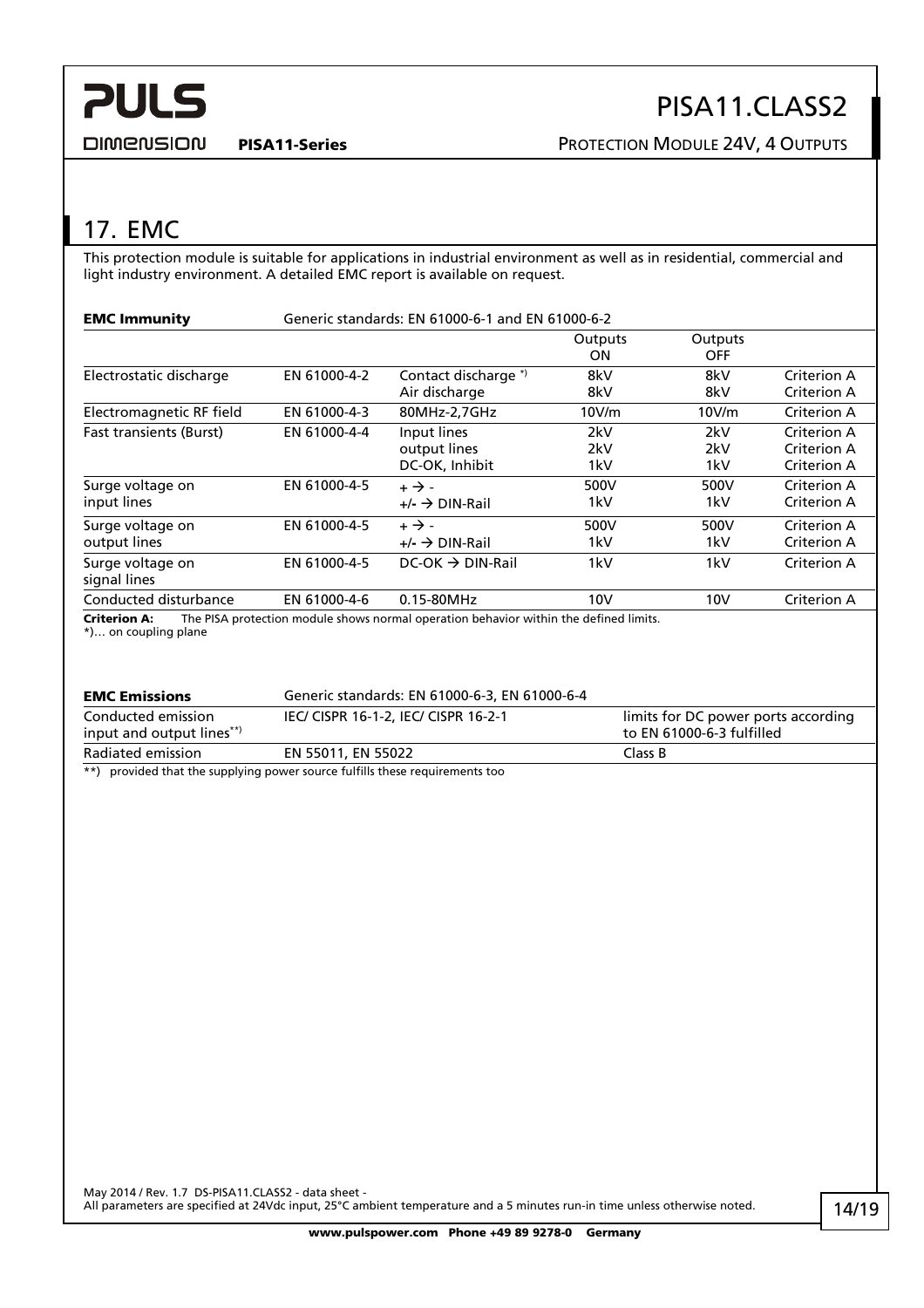## PISA11.CLASS2

<span id="page-14-0"></span>**DIMENSION** 

PISA11-Series **PISA11-Series** PROTECTION MODULE 24V, 4 OUTPUTS

## 18. ENVIRONMENT

| -25°C to +70°C (-13°F to 158°F)                                                                                     | see Fig. 18-1                              |  |
|---------------------------------------------------------------------------------------------------------------------|--------------------------------------------|--|
| not required                                                                                                        | see Fig. 18-1                              |  |
| $-40$ to $+85^{\circ}$ C ( $-40^{\circ}$ F to 185 $^{\circ}$ F)                                                     |                                            |  |
| 5 to 95% r.H.<br>IEC 60068-2-30                                                                                     |                                            |  |
| 2-17.8Hz: ±1.6mm; 17.8-500Hz: 2g<br>2 hours / axis                                                                  | IEC 60068-2-6                              |  |
| 30g 6ms, 20g 11ms<br>3 bumps / direction, 18 bumps in total                                                         | IEC 60068-2-27                             |  |
| 0 to 6000m (0 to 20 000ft)                                                                                          |                                            |  |
| Ш                                                                                                                   | IEC 62103, EN 50178, altitudes up to 2000m |  |
| Ш                                                                                                                   | for altitudes from 2000m to 6000m          |  |
| 2<br>IEC 62103, EN 50178, not conductive                                                                            |                                            |  |
| The unit does not release any silicone or other LABS-critical substances and is suitable for<br>use in paint shops. |                                            |  |
|                                                                                                                     |                                            |  |

\*) Operational temperature is the same as the ambient temperature and is defined as the air temperature 2cm below the unit.

\*\*) Do not energize while condensation is present.

<span id="page-14-1"></span>\*\*\*) Tested in combination with DIN-Rails according to EN 60715 with a height of 15mm and a thickness of 1.3mm and standard mounting orientation.

#### Fig. 18-1 Output current vs. ambient temperature

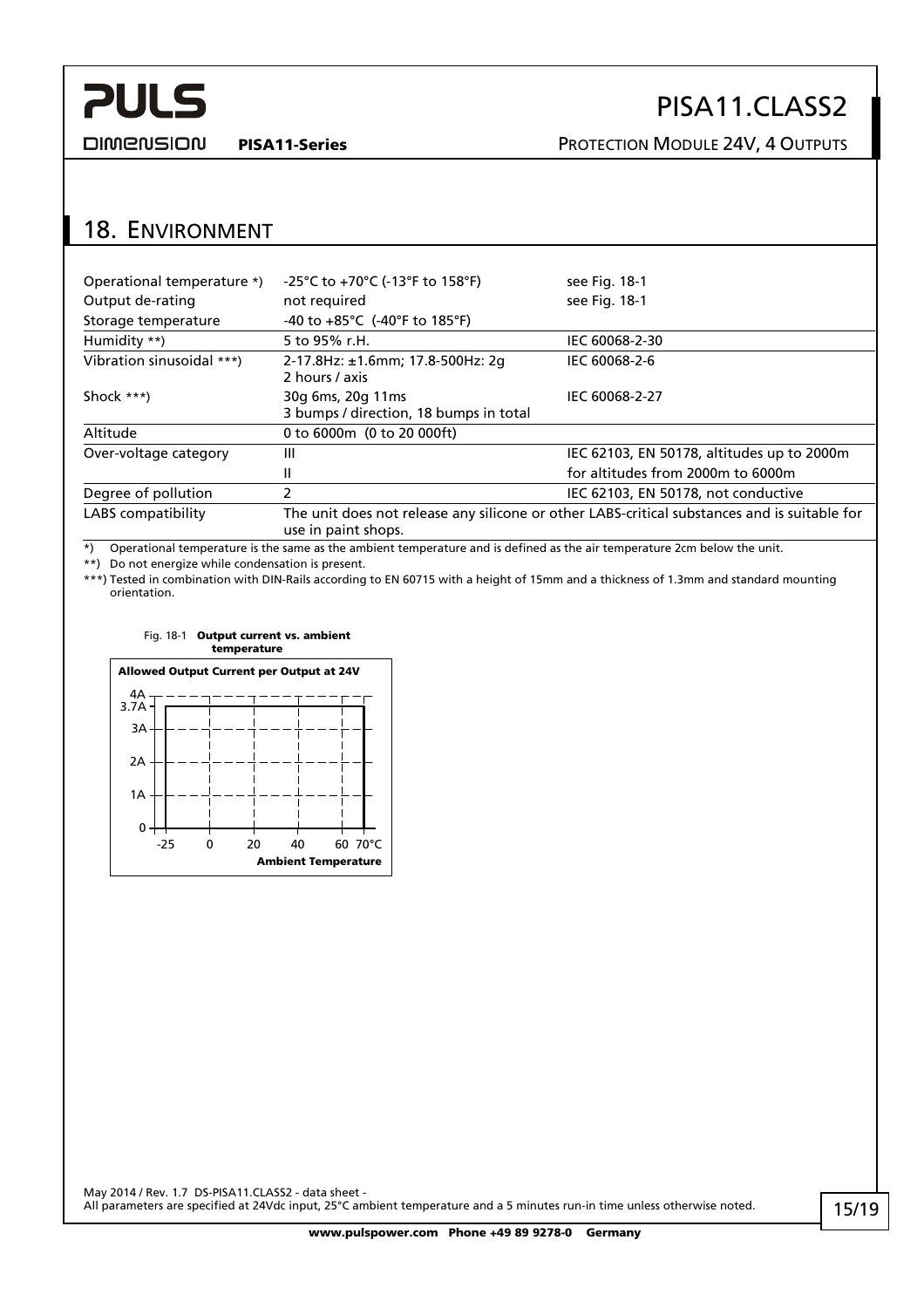<span id="page-15-0"></span>

DIMENSION

PISA11-Series **PISA11-Series** PROTECTION MODULE 24V, 4 OUTPUTS

## 19. PROTECTION FEATURES

| Output over-current protection                | Electronically limited |                                                                                            |
|-----------------------------------------------|------------------------|--------------------------------------------------------------------------------------------|
| Class of protection                           | Ш                      | <b>IEC 61140</b>                                                                           |
| Degree of protection                          | IP 20                  | <b>EN/IEC 60529</b>                                                                        |
| Penetration protection                        | > 2.5mm in diameter    | E.g. screws, small parts                                                                   |
| Over-temperature protection                   | Not included           |                                                                                            |
| Reverse polarity protection;<br>input voltage | Not included           | Make sure that the input voltage polarity is correct<br>before applying the input voltage. |
| Internal input fuse                           | Not included           |                                                                                            |

## 20. DIELECTRIC STRENGTH

 $(14)$ 

The relay contact and the ON/OFF signal input are floating and have no ohmic connection to the input or output voltage. Type and factory tests are conducted by the manufacturer.

The creepage and clearance distances between relay contacts, the ON/OFF signal input and input/output voltage are 1.3mm.

The following dielectric strength tests were conducted:



Type and factory tests are conducted by the manufacturer. Field tests may be conducted in the field using the appropriate test equipment which applies the voltage with a slow ramp (2s up and 2s down). Connect all input and output terminals together as well as all signal poles before conducting the tests. When testing, set the cut-off current settings to the value in the table above.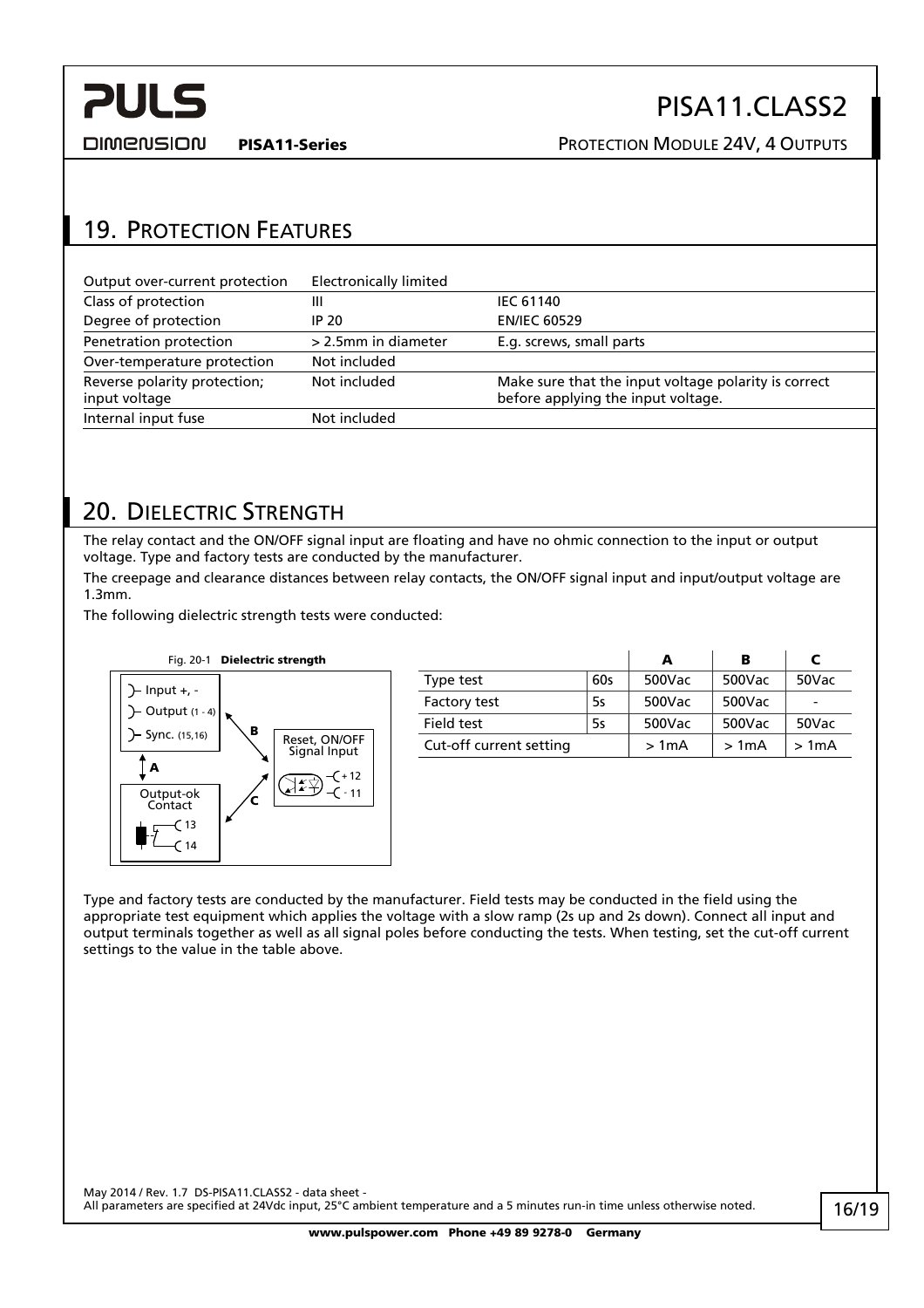#### <span id="page-16-0"></span>**DIMENSION**

## PISA11.CLASS2

PISA11-Series PROTECTION MODULE 24V, 4 OUTPUTS

## 21. APPROVALS

| <b>EC</b> Declaration of<br>Conformity          | $\epsilon$                              | The CE mark indicates conformance with the:<br>- EMC directive 2004/108/EC,<br>- Low-voltage directive (LVD) 2006/95/EC,<br>- RoHS directive 2011/65/EU and the<br>- ATEX directive 94/9/EC |
|-------------------------------------------------|-----------------------------------------|---------------------------------------------------------------------------------------------------------------------------------------------------------------------------------------------|
| IEC 60950-1<br>$2nd$ Edition                    | <i><b>IECEE</b></i><br><b>CB SCHEME</b> | CB Scheme.<br>Safety of Information Technology Equipment                                                                                                                                    |
| <b>UL 508</b>                                   | <b>US LISTED</b><br>IND. CONT. EO.      | Listed for the use as Industrial Control Equipment;<br>U.S.A. (UL 508) and Canada (C22.2 No. 107-1-01);<br>E-File: E198865                                                                  |
| UL 60950-1<br>2 <sup>nd</sup> Edition           |                                         | Recognized for the use as Information Technology Equipment, Level<br>5; U.S.A. (UL 60950-1) and Canada (C22.2 No. 60950);<br>E-File: E137006                                                |
| <b>NEC Class 2</b>                              | <b>NEC CLASS 2</b>                      | Recognized as Limited Power Source (LPS) according to UL 60950-1.<br>Also meet the requirements of NEC CLASS 2 according to UL1310.                                                         |
| <b>UL 2367</b>                                  |                                         | Special-purpose Solid-State Overcurrent Protector<br>Component Recognition; UL Category QVRQ2<br>E-File: E342020                                                                            |
| ANSI / ISA 12.12.01-<br>2007<br>(Class I Div 2) |                                         | LISTED for use in Hazardous Location Class I Div 2 T4 Groups A, B, C, D<br>systems; NRTL/C (Canada and U.S.)                                                                                |
| EN 60079-15<br><b>ATEX</b>                      | II 3G EX nA nC IIC T4 Gc                | Approval for use in hazardous locations Zone 2 Category 3G.<br>Number of ATEX certificate: EPS 11 ATEX 1 327 X<br>Evaluated according to EN 60079-0 and EN 60079-15                         |
| Marine                                          |                                         | GL (Germanischer Lloyd) classified<br>Environmental category: C, EMC2<br>Marine and Offshore applications                                                                                   |
| <b>GOST R</b>                                   |                                         | Certificate of Conformity for Russia and other GUS countries                                                                                                                                |

May 2014 / Rev. 1.7 DS-PISA11.CLASS2 - data sheet -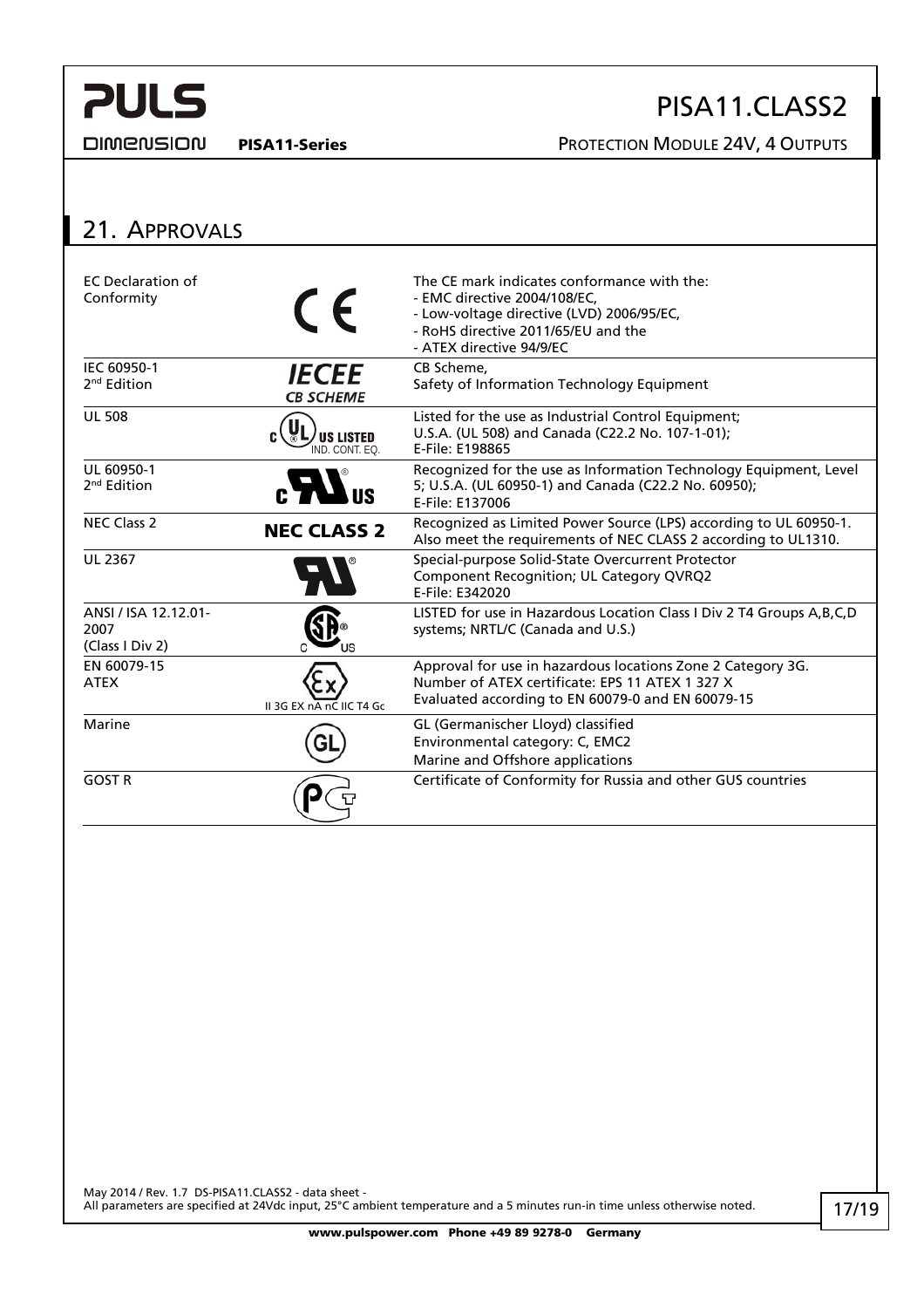#### <span id="page-17-0"></span>**DIMENSION**

## PISA11.CLASS2

PISA11-Series **PISA11-Series** PROTECTION MODULE 24V, 4 OUTPUTS

## 22. READ-OUT OF THE SOFTWARE REVISION LEVEL

PISA utilizes a microcontroller with a dedicated firmware to control the whole unit. The revision level of the used firmware can be determined as follows:

Press and hold the reset button before applying the input voltage. The pattern of the four red LEDs shows the firmware revision level.

| Revision<br>level | LED <sub>1</sub> | LED <sub>2</sub> | LED <sub>3</sub> | LED <sub>4</sub> |
|-------------------|------------------|------------------|------------------|------------------|
| A                 | <b>OFF</b>       | <b>OFF</b>       | <b>OFF</b>       | ON               |
| в                 | <b>OFF</b>       | <b>OFF</b>       | ON               | <b>OFF</b>       |
| c                 | OFF              | <b>OFF</b>       | ON               | ON               |
| D                 | OFF              | ON               | OFF              | <b>OFF</b>       |
| Е                 | OFF              | ΟN               | OFF              | ON               |
| F                 | OFF              | ΟN               | ON               | <b>OFF</b>       |
| G                 | OFF              | ΟN               | ON               | ON               |
| н                 | ON               | OFF              | OFF              | <b>OFF</b>       |
| п                 | ON               | OFF              | <b>OFF</b>       | ON               |
| J                 | ON               | OFF              | ON               | OFF              |
| Κ                 | ON               | <b>OFF</b>       | ON               | ON               |
| L                 | ON               | ΟN               | OFF              | <b>OFF</b>       |
| м                 | ON               | ΟN               | <b>OFF</b>       | ON               |
| N                 | ON               | ON               | ΟN               | <b>OFF</b>       |
| o                 | ON               | ON               | ON               | ON               |